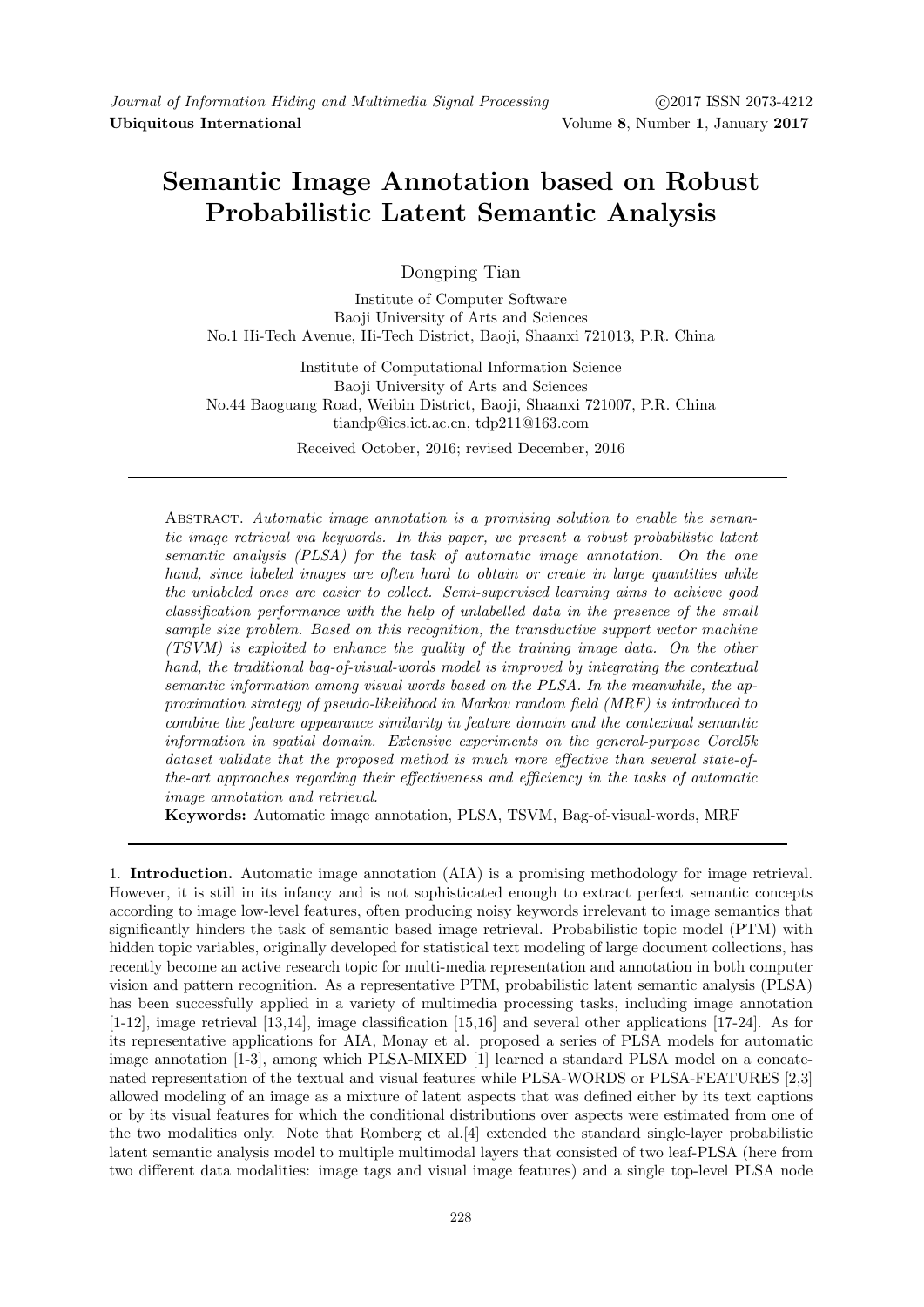merging the two leaf-PLSA. In literature [5], a two-PLSA model was constructed for automatic image annotation. A recent work by Zheng et al.[6] developed an image annotation system with concept level search using PLSA and canonical correlation analysis (CCA), which was able to generate appropriate keywords to annotate the query images via using large-scale image database. In order to extract effective features to reflect the intrinsic content of images as complete as possible, Zhang et al.[7] proposed a multi-feature PLSA (MF-PLSA) to tackle this problem by combining low-level visual features for image region annotation in that it handled data from two different visual feature domains. In recent work of [8], Guo et al. constructed a supervised PLSA (S-PLSA) model to improve the image segmentation by using the classification results with an integrated framework based on PLSA and S-PLSA to accommodate segmentation and annotation procedures. In addition, the standard PLSA was extended to higher order for image indexing by treating images, visual features and tags as three observable variables of an aspect model [9] so as to learn a space of latent topics that incorporated the semantics of both visual and tag information. In our previous work [10], a unified two-stage refining image annotation method was presented by integrating PLSA with random walk model. Extensive experiments validated its effectiveness and efficiency. Especially in the research [11], a PLSA model with asymmetric modalities was embedded into the Markov random fields for automatic image annotation. Specifically, a PLSA model was constructed with asymmetric modalities to estimate the joint probability between an image and the semantic concepts, a subgraph served as the corresponding structure of MRF was then extracted and the inference over it was performed by the iterative conditional modes so as to capture the final annotation for the image. Alternatively, as for the improvement of PLSA model itself, it can be improved from four aspects including its initialization [25], visual words [26], hidden layers [14,27] and integration with other models [10-12]. Representative work includes the rival penalized competitive learning method [25] exploited to initialize PLSA model due to the expectation maximization is sensitive to its initialization. Li et al.[26] put forward a semantic annotation model that applied continuous PLSA and standard PLSA to deal with the visual and textual data respectively, in which an adaptive asymmetric learning approach was adopted to learn the correlation between visual and textual modalities. In [14], the standard single-layer PLSA model was further extended to the multiple multimodal layers one (MM-PLSA) for image retrieval by Romberg and Lienhart in 2012. Besides, a correlated probabilistic latent semantic analysis model [27] was proposed by introducing a correlation layer between images and latent topics to incorporate the image correlations. A recent work  $[28]$  integrated unsupervised PLSA with the k-nearest neighbor classifier for automatic landslide detection. In more recent work [12], Tian came up with a method for refining image annotation by integrating PLSA with conditional random field (CRF), whose novelty mainly lies in that exploiting PLSA to predict a candidate set of annotations with confidence scores as well as CRF to further explore the semantic context among candidate annotations for precise image annotation.

On the other hand, since labeled images are often hard to obtain or create in large quantities while the unlabeled ones are easier to collect in practical applications. semi-supervised learning (SSL) aims at learning from labeled and unlabeled data simultaneously. As for its applications in image annotation community, Zhu et al.[29] developed a semi-supervised learning based model to annotate the content of images. To be specific, the candidate annotations of unlabeled images were first obtained based on a progressive model with perceptual visual characteristics. Subsequently a random walk with restart algorithm was employed to refine these candidate annotations and the top ones were reserved as the final annotations. The work by Lu et al.[30] formulated a L1-norm semi-supervised learning algorithm for robust image analysis by giving new L1-norm formulation of Laplacian regularization that is the key step for graph-based SSL. Besides, Yuan et al.[31] proposed an approach for cross-domain image annotation by semi-supervised cross-domain learning with group sparsity, which utilized both unlabeled data in target domain and labeled data in auxiliary domain to boost the performance of AIA. Subsequent work [32] introduced the semi-supervised support vector machine into Gaussian mixture model to enable the unlabeled images to be fully exploited so as to improve its performance. In [33], Zhao et al. proposed a compact graph based semi-supervised learning method for image annotation (CGSSL) that was derived by a compact graph employed to well grasp the manifold structure. Meanwhile, an annotation system was developed in semi-supervised learning framework [34], which incorporated unnlabeled images into training phase reduced the system demand to labeled images. More recent work [35] combined multiple expert annotations using graph cuts and semi-supervised learning by considering global features and local image consistency. In addition, two semi-supervised learning algorithms, viz. self-training and cotraining, were enhanced by exploring the temporal consistency of semantic concepts in video sequences for automatic video annotation [36]. Beyond this, SSL has also been used for web image interpretation [37] and k-means region clustering [38], etc. As previously reviewed, most of these approaches can achieve state-of-the-art performance and motivate us to explore better image annotation methods with the help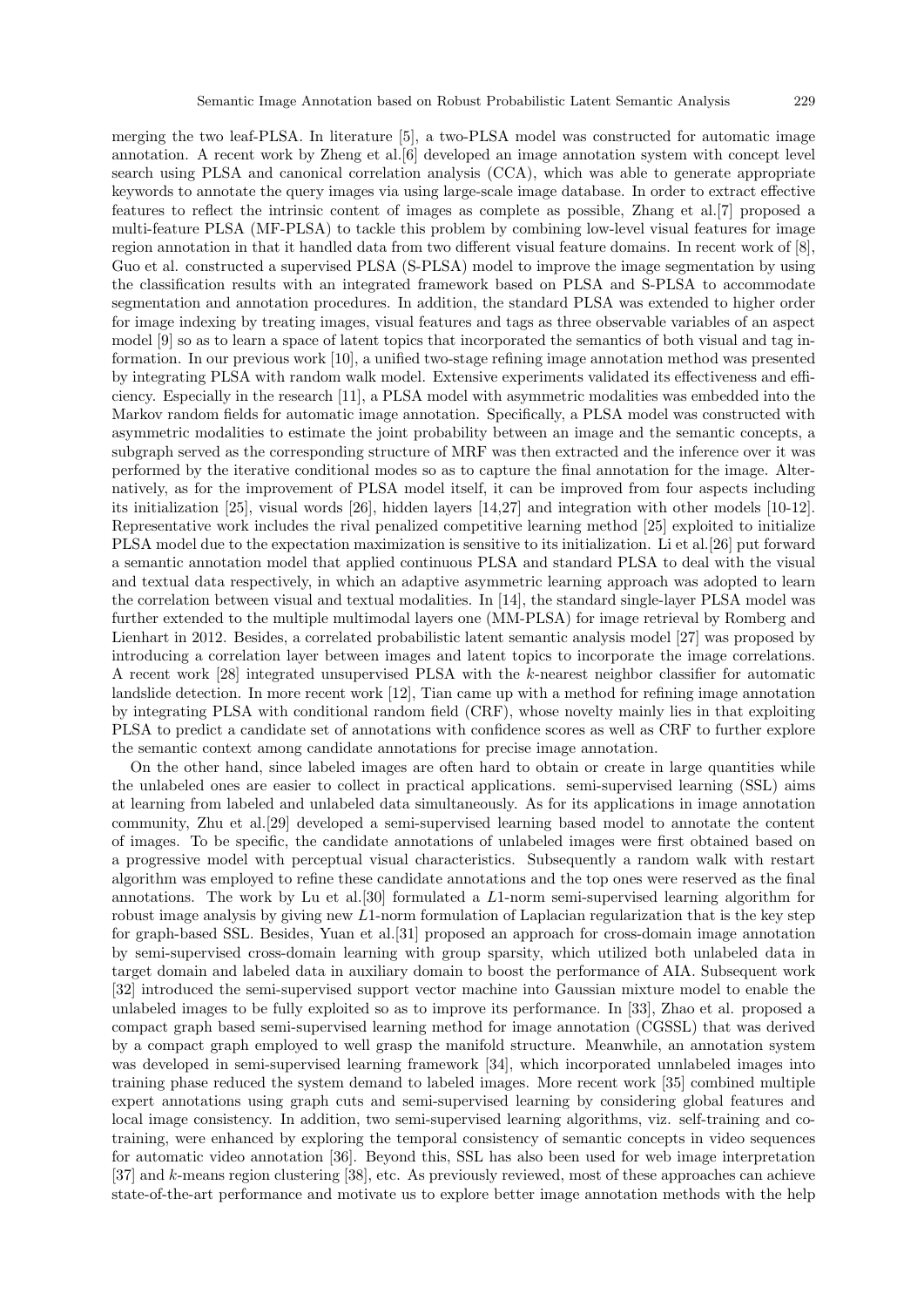of their excellent experiences and knowledge. So in this paper, we present a robust PLSA model for automatic image annotation. More details of it will be described in the subsequent sections.

The rest of the paper is organized as follows. Section 2 introduces the PLSA model. In Section 3, the proposed robust probabilistic latent semantic analysis model (abbreviated as RPLSA) is elaborated from two aspects of TSVM algorithm and construction of the bag-of-visual-words (BoVW), respectively. Section 4 presents the experimental results on the Corel5k dataset. Finally, we end this paper with some concluding remarks and future work in Section 5.

2. PLSA Model. Probabilistic latent semantic analysis (PLSA) [39] is a statistical latent aspect model for co-occurrence data that associates an unobserved class variable with each observation, an observation being the occurrence of a word in a particular document. PLSA, in brief, is a statistical latent class model that introduces a hidden variable (latent aspect)  $z_k$  in the generative process of each element  $x_j$ in a document  $d_i$ . Given that the unobservable variable  $z_k$ , each occurrence  $x_j$  is independent of the document it belongs to, which corresponds to the following joint probability.

$$
P(d_i, x_j) = P(d_i) \sum_{k=1}^{K} P(z_k | d_i) P(x_j | z_k)
$$
\n(1)

Note that Eq.(1) expresses each document as a convex combination of K aspect vectors, which amounts to the matrix decomposition. In essential, each document is modeled as a mixture of aspects – the histogram for a particular document being composed of a mixture of the histograms corresponding to each aspect. The model parameters of PLSA comprise two conditional distributions:  $P(x_i | z_k)$  and  $P(z_k|d_i)$ , in which  $P(x_i | z_k)$  characterizes each aspect and remains valid for documents out of the training set, on the other hand,  $P(z_k|d_i)$  is only relative to the document-specific and cannot carry any prior information to an unseen document. Due to the existence of the sums inside the logarithm, direct maximization of the log-likelihood by partial derivatives is difficult. As a result, the expectation-maximization (EM) algorithm is usually applied to estimate the parameters through maximizing the log-likelihood function of the observed data.

$$
L = \sum_{i=1}^{N} \sum_{j=1}^{M} n(d_i, x_j) \log P(d_i, x_j)
$$
\n(2)

where  $n(d_i, x_j)$  denotes the number of times the term  $x_j$  occurred in document  $d_i$ . The steps of the EM algorithm can be succinctly described as follows.

**E-step.** The conditional distribution  $P(z_k|d_i, x_j)$  is computed from the previous estimate of the parameters.

$$
P(z_k|d_i, x_j) = \frac{P(z_k|d_i)P(x_j|z_k)}{\sum_{l=1}^{K} P(z_l|d_i)P(x_j|z_l)}
$$
(3)

**M-step.** The parameters  $P(x_j | z_k)$  and  $P(z_k | d_i)$  are updated with the new expected values  $P(z_k | d_i, x_j)$ .

$$
P(x_j|z_k) = \frac{\sum_{i=1}^{N} n(d_i, x_j) P(z_k|d_i, x_j)}{\sum_{m=1}^{M} \sum_{i=1}^{N} n(d_i, x_m) P(z_k|d_i, x_m)}
$$
(4)

$$
P(z_k|d_i) = \frac{\sum_{j=1}^{M} n(d_i, x_j) P(z_k|d_i, x_j)}{\sum_{j=1}^{M} n(d_i, x_j)}
$$
(5)

Notice that the E-step and M-step are alternated until a termination condition is met. Particularly, one can make use of a technique known as early stopping, in which one does not necessarily optimize until convergence but instead stops updating the parameters once the performance on hold-out data is not improving. This is a standard procedure that can be used to avoid the overfitting in the context of iterative fitting methods. In addition, as for the two parameters  $P(x_i | z_k)$  and  $P(z_k | d_i)$ , if one of them is known, the other one can be inferred by using the folding-in method, which updates the unknown parameters with the known parameters kept fixed so that it can maximize the likelihood with respect to the previously trained parameters. In the scenario of image annotation, assume that an unseen image visual features  $v(d_{new})$ , the conditional probability distribution  $P(z_k|d_{new})$  can be inferred with the previously estimated model parameters  $P(v|z_k)$ . As a consequence, the posterior probabilities of each keyword can be estimated by the following equation.

$$
P(w|d_{new}) = \sum_{k=1}^{K} P(w|z_k) P(z_k|d_{new})
$$
\n(6)

From Eq.  $(6)$ , the top n keywords can be selected as the semantic annotations for the unseen image.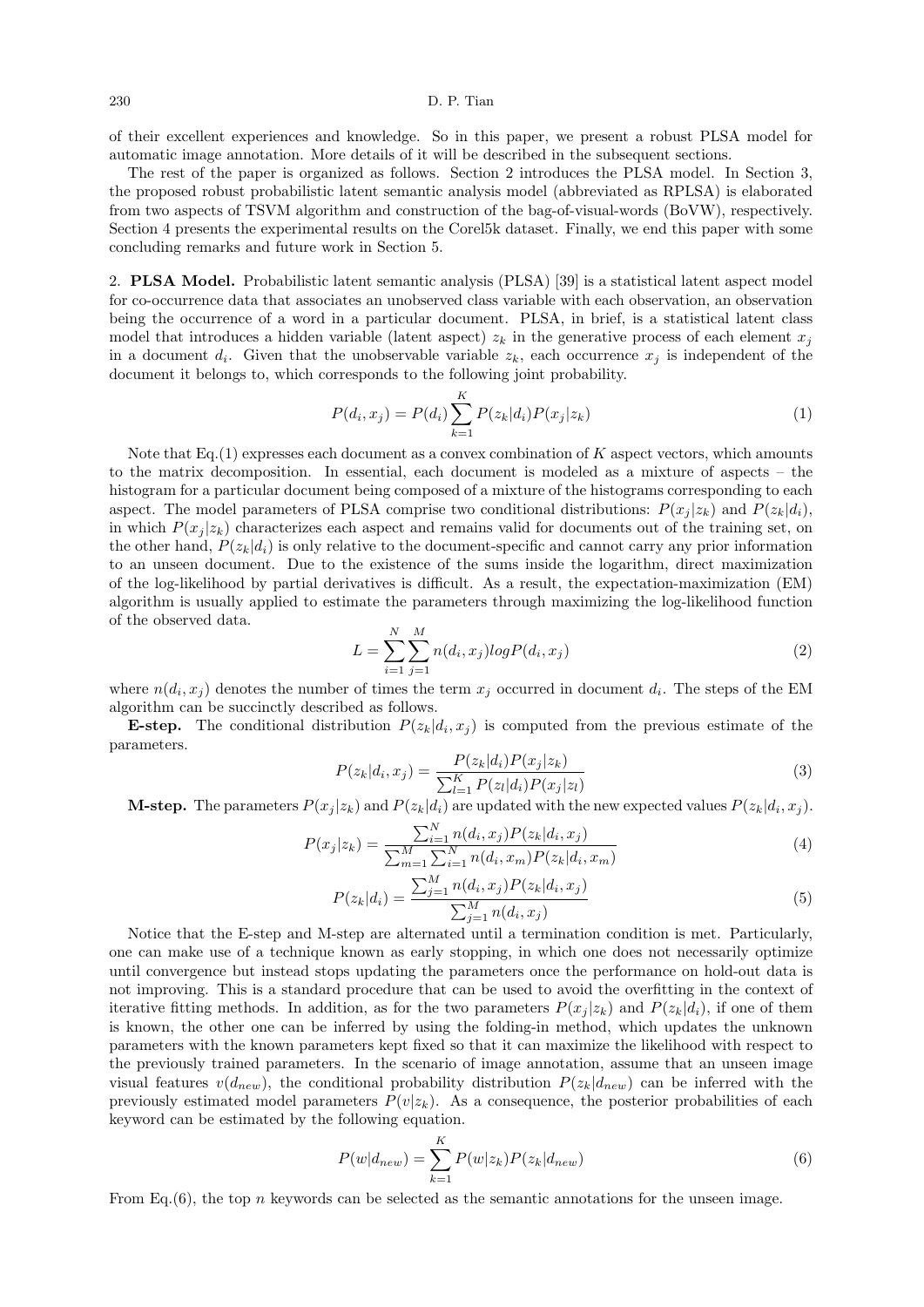3. The Proposed Robust PLSA. In this section, PLSA model is first introduced. Followed by the proposed RPLSA will be elaborated from two aspects of the TSVM algorithm and bag-of-visual-words model, respectively. Fig. 1 illustrates the framework of RPLSA model proposed in this paper.



Figure 1. Framework of the proposed RPLSA model

3.1. TSVM Algorithm. Semi-supervised learning is a family of algorithms that takes advantage of both labeled and unlabeled data. Among which the transductive support vector machine is a promising way to find out the underlying relevant data from the unlabeled ones. TSVM works as follows for mining the relevant image regions: Given a keyword  $w$ , several labeled regions are taken as the relevant examples and the initial non-relevant examples are randomly sampled from the remaining regions. A two-class SVM classifier is trained first. Based on this learnt SVM classifier, the most confident relevant regions and the most non-relevant ones are added into the relevant and non-relevant training set respectively. With the expanded training set, SVM classifier will be re-trained until the maximum iteration is reached. Finally, an expanded set of labeled regions can be obtained to benefit for modeling the visual feature distribution of the keyword w. So in this paper, TSVM is adopted to explore more relevant image regions (blocks) to boost the performance of PLSA model. Its pseudocode can be describes as below.

#### Algorithm 1 - Pseudocode of TSVM for mining relevant regions Input:

 $R_L^0$  and  $R_U^0$  denote the sets of labeled and unlabeled regions for the keyword w; S is a SVM classifier; m, n and K denote control parameters.

#### Process:

for  $k = 1$  to K do

Learning a SVM classifier S from  $R_L^k$ ;

Using S to classify image regions in  $R_U^k$ ;

Selecting m most confidently predicted regions from  $R_U^k$  which are labeled as relevant examples, Selecting n most confidently predicted regions from  $R_U^k$  which are labeled as non-relevant ones;  $Adding\ m+n\ regions\ with\ their\ corresponding\ labels\ into\ R^k_L;$ 

Removing these  $m + n$  regions from  $R_U^k$ ;

Output: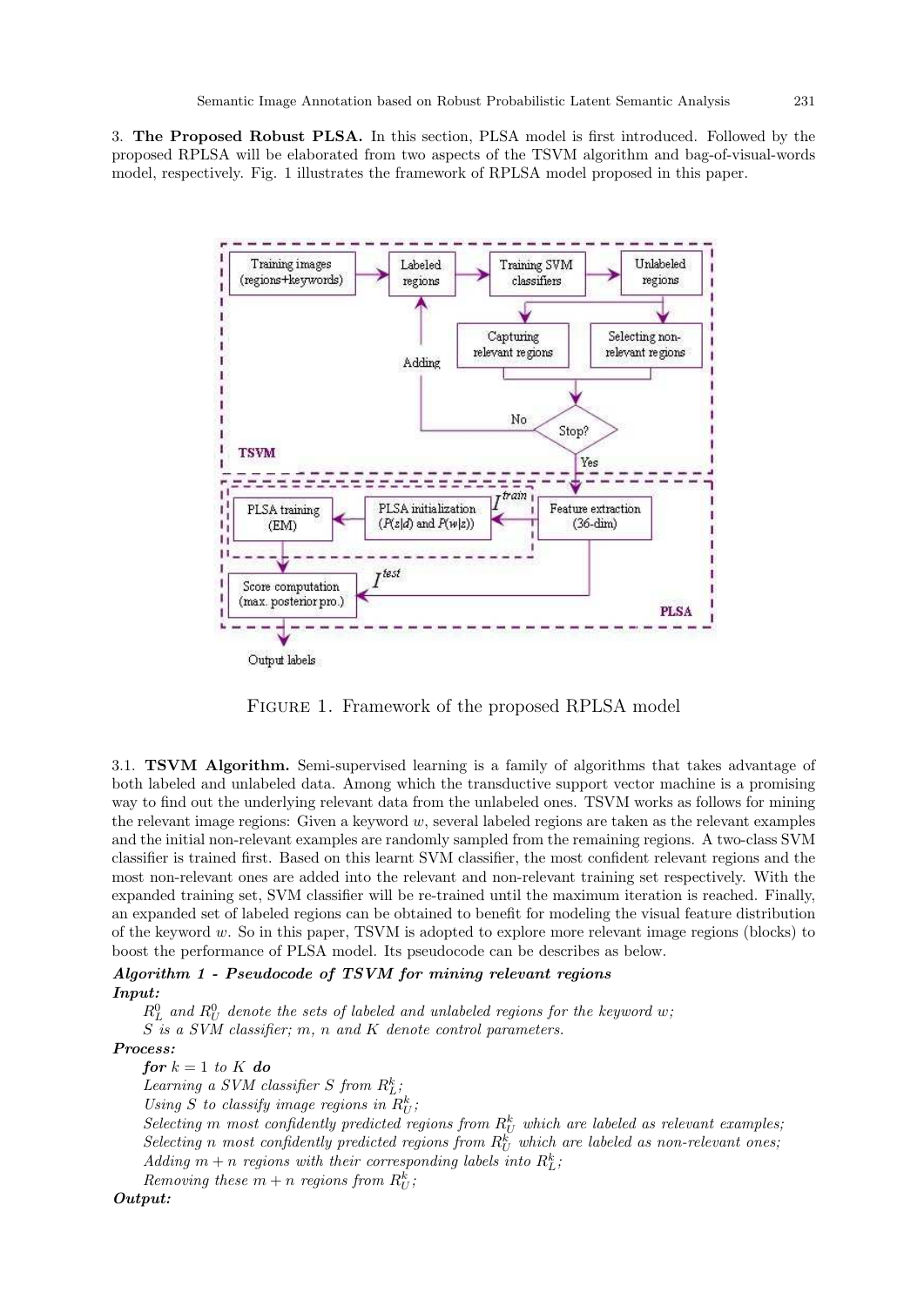#### 232 D. P. Tian

## $R_L^k$  is an expanded set of labeled image regions.

3.2. The Constructed BoVW. In the recent past, many PLSA models for automatic image annotation are limited by the scope of the representation. In particular, they failed to fully exploit the contextual information of images and words. Based on this recognition and motivated by the latest research [40], a novel bag-of-visual-words model (BoVW) is constructed by integrating the contextual semantic information among visual words based on the PLSA model. Meanwhile, the approximation strategy of pseudo-likelihood in MRF is introduced to combine the feature appearance similarity in feature domain and the contextual semantic information in spatial domain. Fig. 2 illustrates the scheme of the built BoVW model. To be specific, each image is first divided into rectangular blocks in the feature domain, followed by the SIFT features of these image blocks are extracted, and the k-means algorithm is used to define visual words for image blocks, which is basically the same as the construction of the traditional bag-of-visual words model. It should be noted that, here, the Euclidean distance is utilized to measure the distance between the image blocks and visual words. On the other hand, as for the spatial correlation of image blocks, it can be estimated by the distribution of image blocks in image space. Note that both image blocks and their corresponding visual words serve as initial values of the model. Subsequently, according to Eq.(7), the contextual semantic co-occurrence relationship between the blocks and their surrounding visual words can be obtained based on the PLSA model. Finally, the Markov random field is employed to integrate the feature appearance similarity in feature domain and the contextual semantic information in spatial domain through its potential functions.

$$
P(w_i|w_{N(i)}) = \frac{\exp(\beta \sum_{i \in N(i)} p(w_i, w_j))}{\sum_{w_i} \exp(\beta \sum_{j \in N(i)} p(w_i, w_j))}
$$
(7)

where  $\beta$  is used to control the intensity of the neighborhood interaction,  $w_i$  denotes the image blocks. In addition, the distance function between image blocks and visual words is defined as below,

$$
d_m^2(x_i, w_k) = \frac{d^2(x_i, w_k)}{P_G(w_i = k|w_{N(i)})}
$$
\n(8)

where  $P_G(w_i = k|w_{N(i)})$  denotes the prior probability of  $x_i$  belonging to class k under the conditions of neighborhood class label  $w_{N(i)}$ .

### Up to this point, the complete procedure of the BoVW model can be succinctly described as follows.

- S 1. input image blocks  $X = x_i$ , the maximum iteration number T, threshold  $\varepsilon$ , and the initial visual words  $W = w_u$ .
- S 2. calculate the contextual semantic co-occurrence probability  $P(w_i|w_{N(i)})$  of image blocks.
- S 3. update the distance of image block and visual word. Note that if  $z_i$  denotes the corresponding visual words after image block i updated, then

$$
z_i = \operatorname*{argmin}_{1 \le k \le M} d_m^2(x_i, w_k) \tag{9}
$$

It is also worth noting that  $N_i$  is set to 0 if z keeps invariant in two consecutive iterations, otherwise set to 1.

S 4. iterate S 3 until  $max_t ||N^{(t)} - N^{(t+1)}|| < \varepsilon$  or  $t > T$ , then the corresponding visual words of  $x_i$  is,

$$
z_i = \underset{1 \le k \le M}{\operatorname{argmin}} d_m(x_i, w_k) \tag{10}
$$

else  $t = t + 1$ , turn to S 2.

4. Experimental Results and Analysis. To validate the performance of the RPLSA model, we test it on the Corel5k dataset [41], which is extensively used as basic comparative data for recent research work in image annotation. Corel5k consists of 5, 000 images from 50 Corel Stock Photo CD's. Each CD contains 100 images with a certain theme (e.g. polar bears), of which 90 are designated to be in the training set and 10 in the test set, resulting in 4, 500 training images and a balanced 500-image test collection. For the sake of fair comparison, we extract similar features to [42]. That is, the images first are simply divided into a set of 32×32-sized blocks, followed by a 36-dimensional feature vector is calculated for each block, consisting of 24 color features (auto-correlogram) computed over 8 quantized colors and 3 Manhattan distances, 12 texture features (Gabor filter) computed over 3 scales and 4 orientations. As a result, each block is represented as a 36-dimensional feature vector. Finally, each image is represented as a bag of features based on the BoVW constructed in this paper.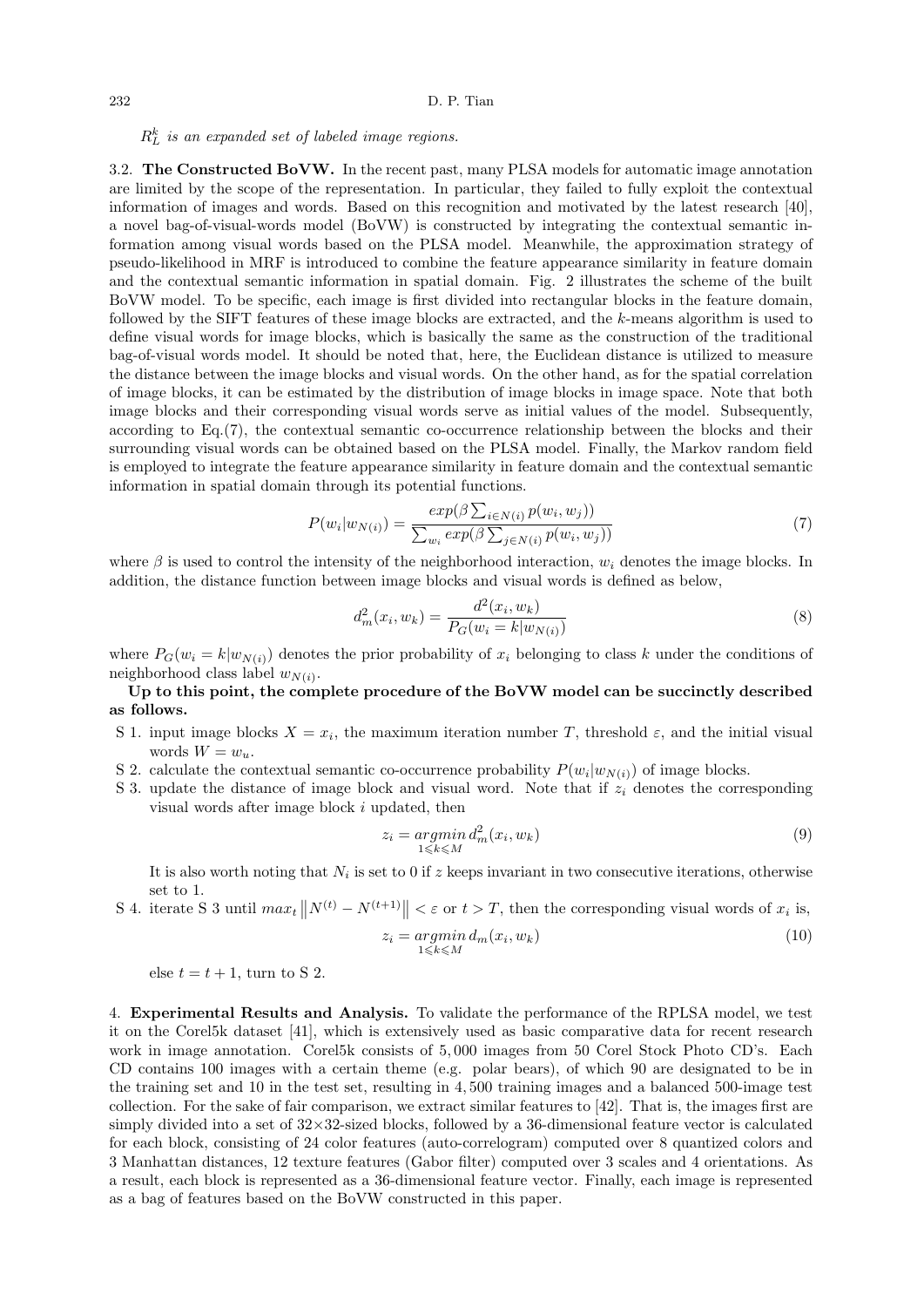

Figure 2. Scheme of the constructed BoVW model

To show the effectiveness of the RPLSA model proposed in this paper, we compare it with several previous approaches [3,10,11,42-45]. The experimental results listed in Table 1 are based on two sets of words: the subset of 49 best words and the complete set of all 260 words that occur in the training set. The left part is the annotation results in which 'P' is mean precision, 'R' is mean recall and 'N+' denotes the number of keywords with non-zero recall value. The right part is the retrieval results in which the mean average precision  $(mAP)$  is used to measure the performance. Note also that "-" denotes no corresponding values can be directly acquired from the literature. From Table 1, it is clearly observed that our model markedly outperforms all the others, especially the first four approaches. In the meanwhile, it is also superior to PLSA-FUSION, MBRM, PLSA-RW and PLSA-MRF by the gains of 10, 10, 6 and 4 words with non-zero recall, 27%, 40%, 4% and 8% mean per-word recall as well as 94%, 63%, 24% and 7% mean per-word precision on the set of 260 words. This clearly validates the effectiveness of the proposed RPLSA model. Note that CRMR in Table 1 denotes the CRM with rectangular regions as input. More details on it can be gleaned from reference [42].

Fig. 3 shows some annotation results (only four cases are listed here due to the limited space) generated by PLSA-MRF and RPLSA, respectively. It can be observed that our model is able to generate more accurate annotation results compared with the original annotations as well as the ones provided in literature [11]. Taking the fourth image for example, there exist only two tags in the original annotation. However, after annotation by the RPLSA model, its annotation is enriched by the other keyword "buildings", which is very appropriate and reasonable to describe the visual content of the image. Similarly, the keyword "grass" in the second image and the "festival" in the third image.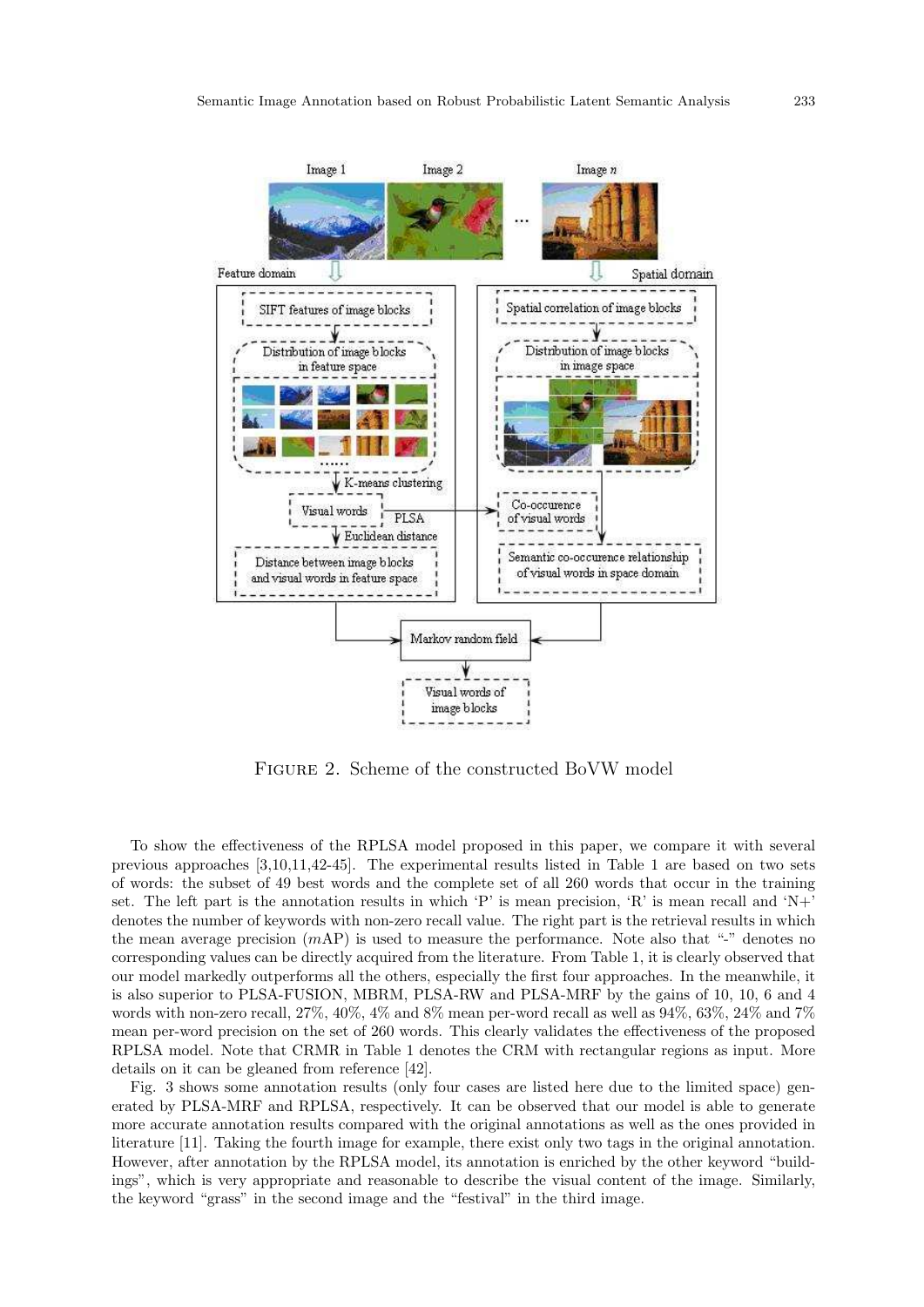| Annotation (260 words) | Retrieval $(mAP)$ |      |      |           |            |
|------------------------|-------------------|------|------|-----------|------------|
| Models                 | Р                 | R    | $N+$ | 260 words | Recall > 0 |
| $CMR\overline{M[43]}$  | 0.10              | 0.09 | 66   | 0.17      | 0.20       |
| CRM[44]                | 0.16              | 0.19 | 107  | 0.24      | 0.27       |
| PLSA-WORDS[3]          | 0.14              | 0.20 | 105  | 0.22      | 0.26       |
| CRMR[42]               | 0.22              | 0.23 | 119  |           |            |
| PLSA-FUSION[45]        | 0.16              | 0.22 | 122  | 0.26      | 0.30       |
| MBRM[42]               | 0.19              | 0.20 | 122  | 0.30      | 0.35       |
| $PLSA-RW[10]$          | 0.25              | 0.27 | 126  |           |            |
| PLSA-MRF[11]           | 0.29              | 0.26 | 128  | 0.32      | 0.36       |
| <b>RPLSA</b>           | 0.31              | 0.28 | 132  | 0.33      | 0.38       |

Table 1. Performance comparison on Corel5k dataset

| Images       |                  |                  |                    |               |
|--------------|------------------|------------------|--------------------|---------------|
| Ground truth | leaf, flowers,   | cars, tracks,    | tree, people,      | light, shops  |
| Annotation   | petals, stems    | turn, prototype  | tables, restaurant |               |
| PLSA-MRF     | flowers, leaf,   | cars, tracks,    | people, tree,      | light, shops, |
| Annotation   | petals, stems    | grass, prototype | tables, festival   | buildings     |
| <b>RPLSA</b> | flowers, petals, | cars, tracks,    | people, tables,    | light, shops, |
| Annotation   | leaf, stems      | grass, prototype | tree, festival     | buildings     |

Figure 3. Annotation comparison with PLSA-MRF and RPLSA

To further illustrate the effect of RPLSA for automatic image annotation, Fig. 4 displays the average annotation precisions of the selected 10 words "bear", "mountain", "snow", "tree", "building", "water", "beach", "sky", "cat" and "house" based on PLSA-MRF and RPLSA, respectively. As shown in Fig. 4, the average precision of our model is consistently higher than that of PLSA-MRF.



Figure 4. Average precision based on PLSA-MRF and RPLSA

In addition, from the perspective of probability theory, image retrieval can be seen as a procedure of ranking images in the database according to their posterior probabilities of being relevant to the query concept. To further illustrate the effect of RPLSA proposed in this paper, Fig. 5 presents the retrieval results obtained with single word queries on several challenging visual concepts being queries. Each row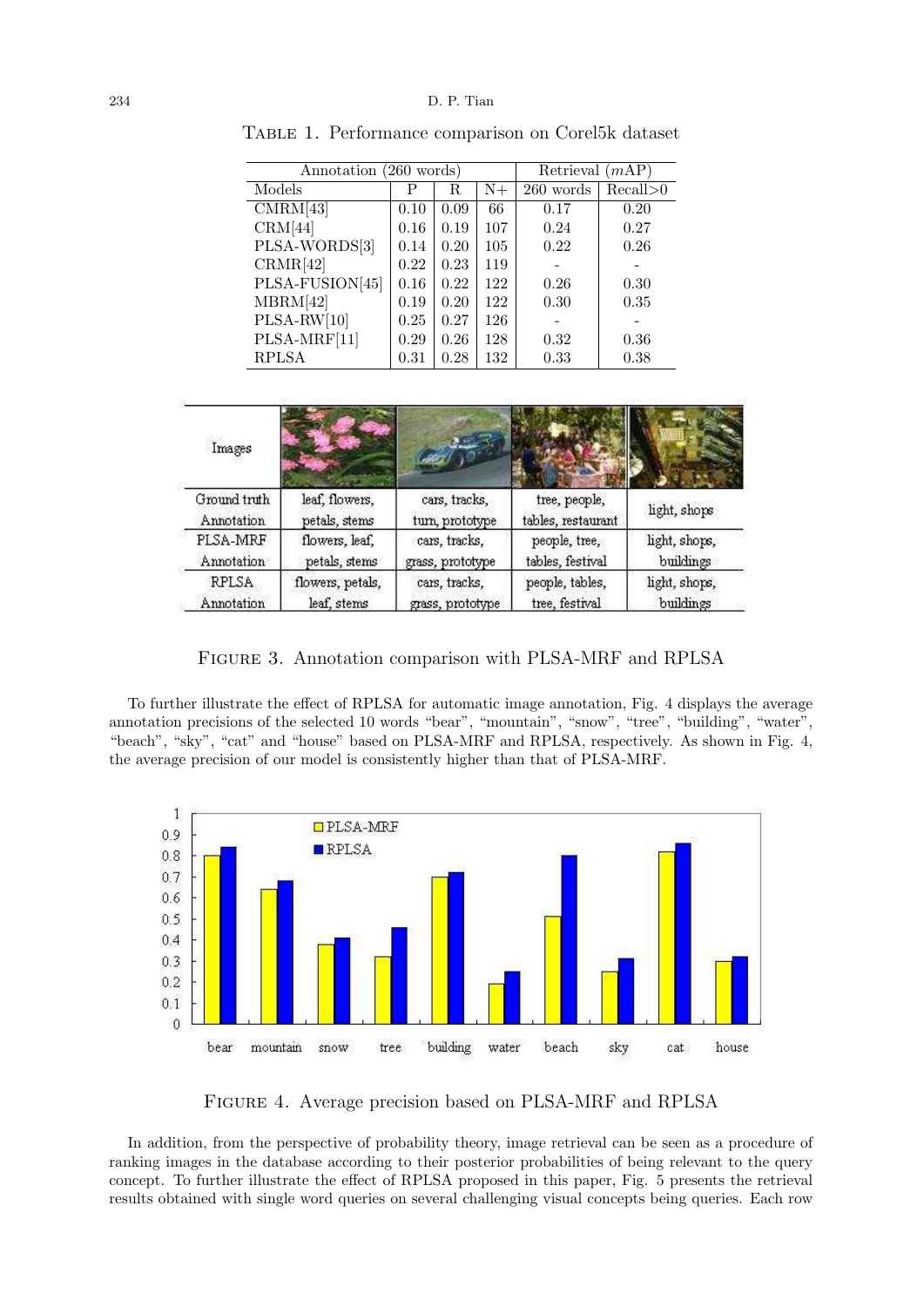displays the top five matches to the semantic query "flower", "coast", "tiger" and "iceburg" from top to bottom respectively. The diversity of visual appearance of the returned images demonstrates that our model also has good generalization ability.



Figure 5. Semantic retrieval results on Corel5k dataset

5. Conclusions and Future Work. In this paper, a robust PLSA is proposed for automatic image annotation. A main novelty of this work is to formulate the bag-of-visual-words model by integrating the contextual semantic information among visual words based on PLSA as well as to combine feature appearance similarity and contextual semantic information from different domains by introducing approximation strategy of pseudo-likelihood in MRF. Extensive experiments validate its effectiveness and efficiency in the tasks of image annotation and retrieval. As for future work, we plan to delve deeper into extending this approach and applying it in wider ranges to deal with more multimedia related tasks, such as action recognition, speech recognition and other multimedia event detection tasks, etc. In addition, we plan to further explore how to integrate PLSA with other methods based on the trade-off between computational complexity and model reconstruction error for the task of automatic image annotation in the future. Last but not the least, it is worth noting that the parallelization of PLSA model to very large scale multimedia datasets is also an important issue to be further studied, especially in the current circumstances of cloud computing, cloud services, web of things, hadoop, smartwatch, fingerprint password, 3D printing and deep learning techniques, etc.

Acknowledgment. The author would like to sincerely thank the anonymous reviewers for their valuable comments and insightful suggestions that have helped us to improve the paper. Also, the author thanks Professor Zhongzhi Shi for stimulating discussions and helpful hints. This work is partially supported by the National Program on Key Basic Research Project (No.2013CB329502), the National Natural Science Foundation of China (No.61202212), the Special Research Project of the Educational Department of Shaanxi Province of China (No.15JK1038) and the Key Research Project of Baoji University of Arts and Sciences (No.ZK16047).

#### **REFERENCES**

- [1] F. Monay and D. Gatica-Perez, On image auto-annotation with latent space models, Proc. of the 11th Int'l Conf. on Multimedia (MM'03), pp. 275–278, 2003.
- [2] F. Monay and D. Gatica-Perez, PLSA-based image auto-annotation: constraining the latent space, Proc. of the 12th Int'l Conf. on Multimedia (MM'04), pp. 348–351, 2004.
- [3] F. Monay and D. Gatica-Perez, Modeling semantic aspects for cross-media image indexing, IEEE Transactions on Pattern Analysis and Machine Intelligence, vol. 29, no. 10, pp. 1802–1817, 2007.
- [4] S. Romberg, E. Horster and R. Lienhart, Multimodal PLSA on visual features and tags, Proc. of the Int'l Conf. on Multimedia and Expo (ICME'09), pp. 414–417, 2009.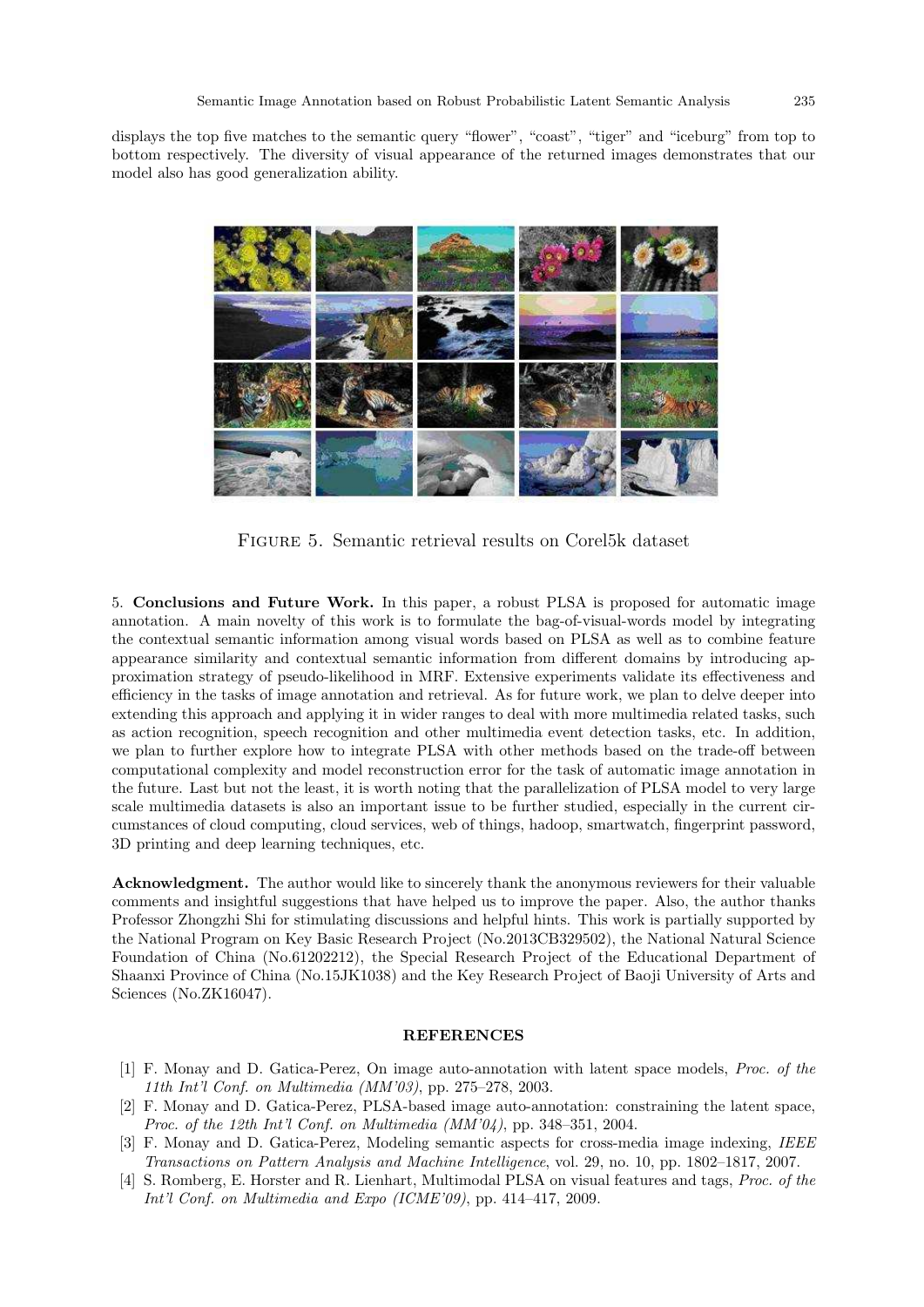#### 236 D. P. Tian

- [5] N. Watcharapinchai, S. Aramvith and S. Siddhichai, Two-probabilistic latent semantic model for image annotation and retrieval, Proc. of the 10th Asian Conf. on Computer Vision (ACCV'10), pp. 359–369, 2010.
- [6] Y. Zheng, T. Takiguchi and Y. Ariki, Image annotation with concept level feature using PLSA + CCA, Proc. of the 17th Int'l Conf. on Multimedia Modeling (MMM'11), pp. 454–464, 2011.
- [7] R. Zhang, L. Guan, L. Zhang, et al., Multi-feature PLSA for combining visual features in image annotation, Proc. of the 19th Int'l Conf. on Multimedia (MM'11), pp. 1513–1516, 2011.
- [8] Q. Guo, N. Li, Y. Yang, et al., Integrating image segmentation and annotation using supervised PLSA, Proc. of the 20th Int'l Conf. on Image Processing (ICIP'13), pp. 3800–3804, 2013.
- [9] S. Nikolopoulos, S. Zafeiriou, I. Patras, et al., High order PLSA for indexing tagged images, Signal Processing, vol. 93, no. 8, pp. 2212–2228, 2013.
- [10] D. Tian, X. Zhao and Z. Shi, An efficient refining image annotation technique by combining probabilistic latent semantic analysis and random walk model, *Intelligent Automation*  $\&$  *Soft Computing*, vol. 20, no. 3, pp. 335–345, 2014.
- [11] D. Tian, X. Zhao and Z. Shi, Fusing PLSA model and Markov random fields for automatic image annotation, High Technology Letters, vol. 20, no. 4, pp. 409–414, 2014.
- [12] D. Tian, Exploiting PLSA model and conditional random field for refining image annotation, High Technology Letters, vol. 21, no. 1, pp. 78–84, 2015.
- [13] I. Sayad, J. Martinet, T. Urruty, et al., Toward a higher-level visual representation for content-based image retrieval, Multimedia Tools and Applications, vol. 60, no. 2, pp. 455–482, 2012.
- [14] S. Romberg and R. Lienhart, Multimodal image retrieval: fusing modalities with multilayer multimodal PLSA, International Journal of Multimedia Information Retrieval, vol. 1, no. 1, pp. 31–44, 2012.
- [15] B. Jin, W. Hu and H. Wang, Image classification based on PLSA fusing spatial relationships between topics, IEEE Signal Processing Letters, vol. 19, no. 3, pp. 151–154, 2012.
- [16] Y. Jiang, J. Liu, Z. Li, et al., Co-regularized PLSA for multi-view clustering, Proc. of the 11th Asian Conf. on Computer Vision (ACCV'12), pp. 202–213, 2012.
- [17] Y. Zhou and J. Luo, Geo-location inference on news articles via multimodal PLSA, Proc. of the 20th Int'l Conf. on Multimedia (MM'12), pp. 741–744, 2012.
- [18] J. Wang, P. Liu, M. She, et al., Supervised learning probabilistic latent semantic analysis for human motion analysis, Neurocomputing, vol. 100, pp. 134–143, 2013.
- [19] Y. Ye, S. Gong, C. Liu, et al., Online belief propagation algorithm for probabilistic latent semantic analysis, Frontiers of Computer Science, vol. 7, no. 4, pp. 526–535, 2013.
- [20] J. Wang, X. Sun, S. Nahavandi, et al., Multichannel biomedical time series clustering via hierarchical probabilistic latent semantic analysis, Computer Methods and Programs in Biomedicine, vol. 117, no. 2, pp. 238–246, 2014.
- [21] X. Li, Q Lv and W. Huang, Learning similarity with probabilistic latent semantic analysis for image retrieval, Ksii Transactions on Internet & Information Systems, vol. 9, no. 4, pp. 1424–1440, 2015.
- [22] Y. Zhong, Q. Zhu and L. Zhang, Scene classification based on the multifeature fusion probabilistic topic model for high spatial resolution remote sensing imagery, IEEE Transactions on Geoscience  $\mathcal{B}$ Remote Sensing, vol. 53, no. 11, pp. 1–16, 2015.
- [23] R. Fernandez-Beltran and F. Pla, Incremental probabilistic latent semantic analysis for video retrieval, Image and Vision Computing, vol. 38, pp. 1–12, 2015.
- [24] X. Yang, Q. Sun and T. Wang, Blind image quality assessment via probabilistic latent semantic analysis, SpringerPlus, vol. 5, no. 1, pp. 1714–1731, 2016.
- [25] Z. Lu, Y. Peng and H. Horace, Image categorization via robust PLSA, Pattern Recognition Letters, vol. 31, no. 1, pp. 36–43, 2010.
- [26] Z. Li, Z. Shi, X. Liu, et al., Modeling continuous visual features for semantic image annotation and retrieval, Pattern Recognition Letters, vol. 32, no. 3, pp. 516–523, 2011.
- [27] P. Li, J. Cheng, Z. Li, et al., Correlated PLSA for image clustering, Proc. of the 17th Int'l Conf. on Multimedia Modeling (MMM'11), pp. 307–316, 2011.
- [28] G. Cheng, L. Guo, T. Zhao, et al., Automatic landslide detection from remote-sensing imagery using a scene classification method based on BoVW and PLSA, International Journal of Remote Sensing, vol. 34, no. 1, pp. 45–59, 2013.
- [29] S. Zhu and Y. Liu, Semi-supervised learning model based efficient Image annotation, IEEE Signal Processing Letters, vol. 16, no. 11, pp. 989–992, 2009.
- [30] Z. Lu and Y. Peng, Robust image analysis by L1-norm semi-supervised learning, In arXiv 1110.3109v1, pp. 1–11, 2011.